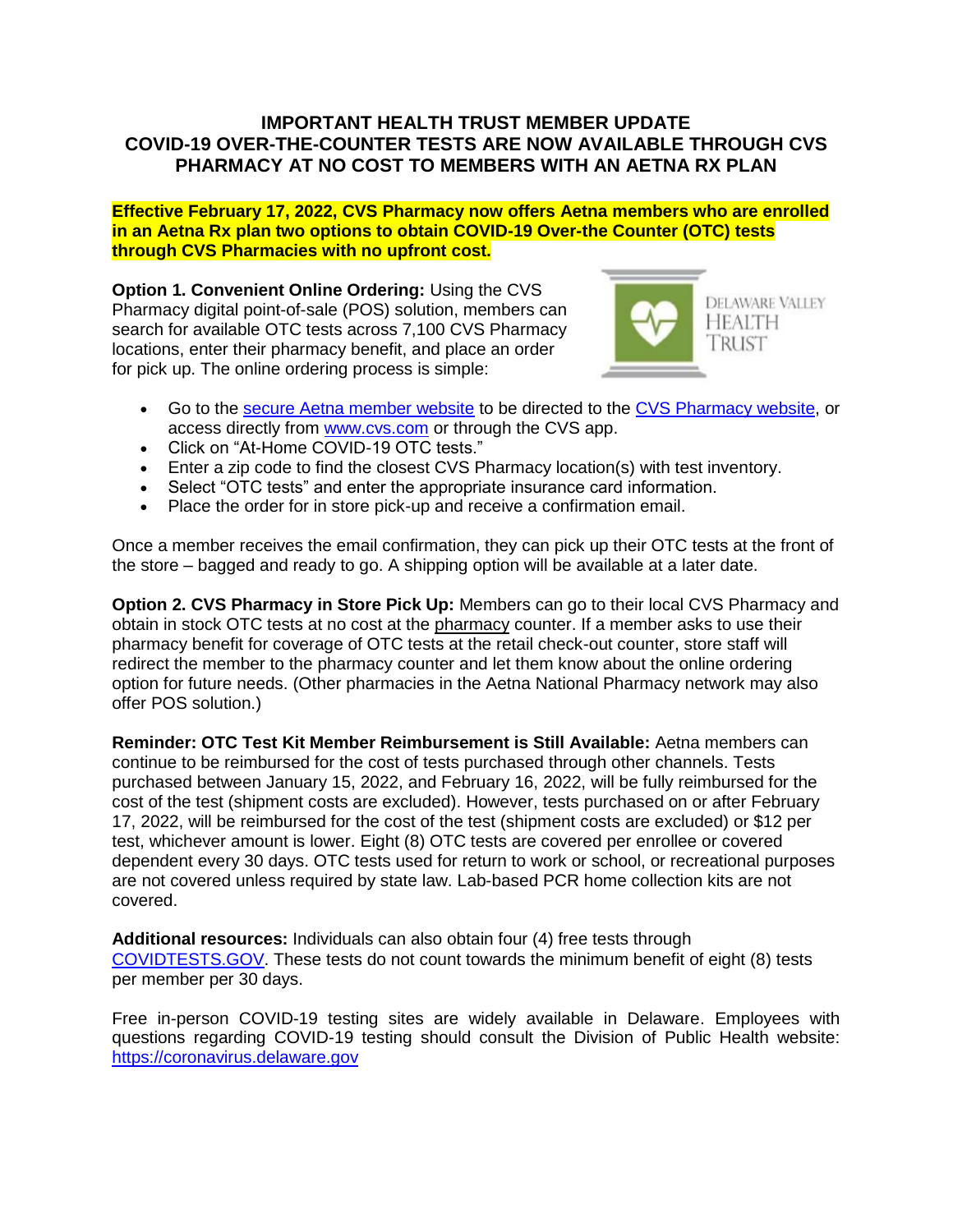Employees may also schedule a COVID-19 rapid test at the Kent County Department of Public Safety located at 911 Public Safety Blvd. in Dover. Complete a Covid testing appointment form at the following link: <https://forms.gle/ivkUc4Ue1G8DRdC86>

Once the appointment form is completed and submitted, a confirmation will be emailed to the employee by Kent County EMS staff. This testing service is available only to Kent County employees at this time.

# **COVID-19 Over-the-Counter (OTC) Home Test Reimbursement through Aetna now IMPORTANT HEALTH TRUST MEMBER UPDATE**

**COVID-19 TEST REIMBURSEMENT**

*(posted 02/09/22)*

### **Effective immediately: Reimbursement Requests of COVID-19 Over-the-Counter (OTC) Home Tests Purchased on or after January 15, 2022 must be submitted directly to Aetna through the prescription drug plan.**

Based on new federal guidelines, Aetna will reimburse the cost of up to eight over the counter (OTC) at-home COVID-19 tests per 30-day period for each person covered under the DVHT/Aetna Prescription Drug Plan. Shipping costs are excluded. This mandate is in effect until the end of the federal public health emergency. Note: Each test is counted separately even if multiple tests are sold in a single package. For example, Binax offers a package with two tests – that would count as two individual tests. As for the eight-test maximum, a family of four covered under the same plan could be reimbursed for up to 32 tests per 30-day period. In addition:

- Tests must be approved, cleared or authorized by the U.S. Food and Drug [Administration.](https://www.fda.gov/medical-devices/coronavirus-disease-2019-covid-19-emergency-use-authorizations-medical-devices/in-vitro-diagnostics-euas-antigen-diagnostic-tests-sars-cov-2)
- You can only get reimbursed through the DVHT/Aetna Prescription Drug Plan for tests purchased on or after January 15, 2022.
- These tests don't require an order from your physician to qualify for reimbursement. Tests that are ordered by a provider are not subject to the reimbursement limit.
- Tests must be used to diagnose a potential COVID-19 infection. Tests used for employment, school or recreational purposes are not eligible for reimbursement unless required by state law.

Aetna is working to establish a system which will allow members to obtain tests directly through participating retail pharmacies with no up-front costs. Once this system is in place, reimbursement for tests purchased out-of-pocket will be limited to \$12 per test. The Health Trust will advise the membership once this system in in place.

### **How To Request a Reimbursement for COVID-19 OTC Tests purchased on or after January 15, 2022\*:**

- 1. Have your paid receipt on hand, then go to [www.aetna.com](https://protect-us.mimecast.com/s/7YEZCW6X8NfzmrMMYuxKEjI?domain=aetna.com) and click "**Login**" at the right top of the page.
- 2. **Enter your user credentials** to access your member home page.